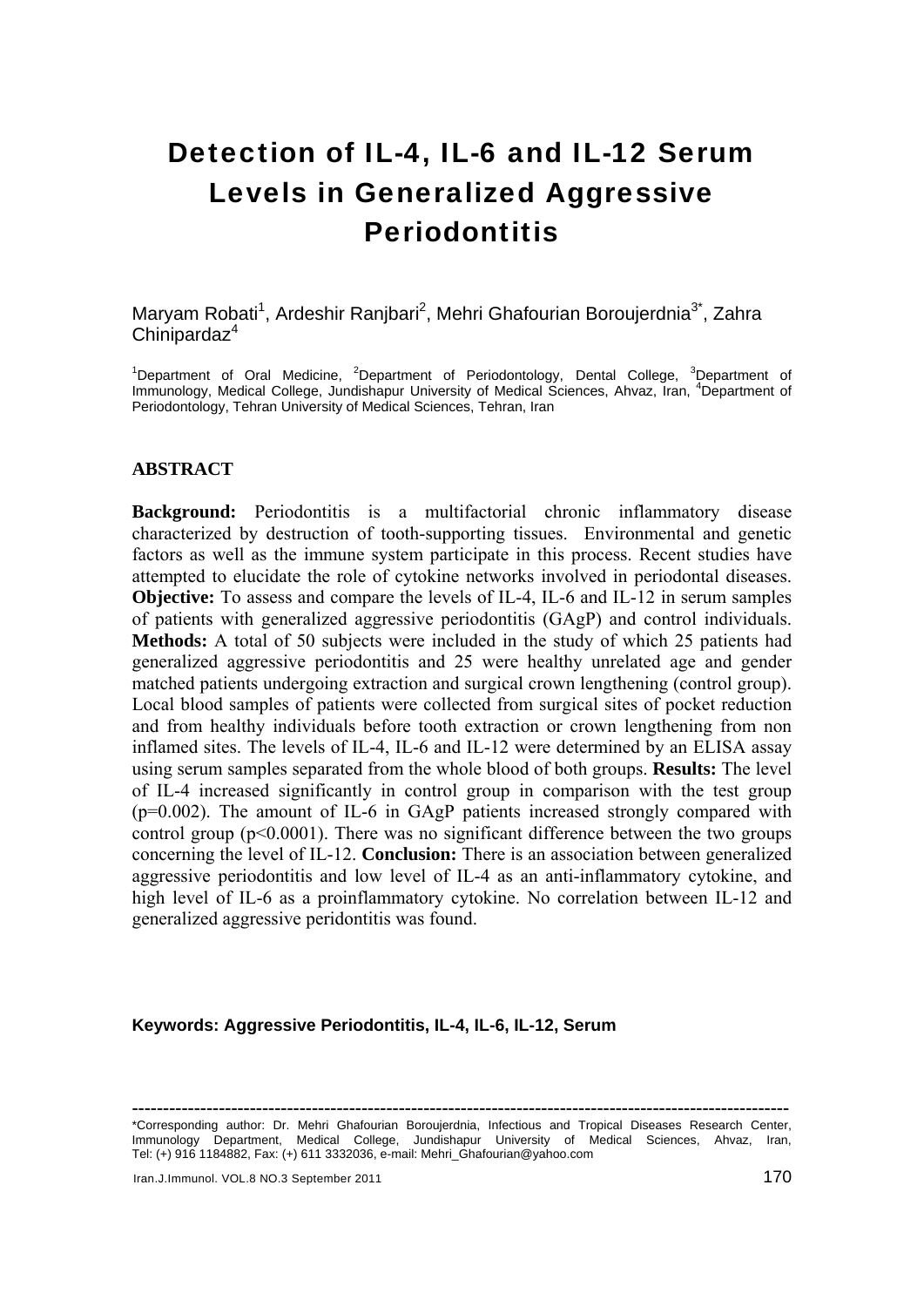# **INTRODUCTION**

Chronic periodontitis is characterized by an interaction between dental plaque antigen and components of the host defense system (1); therefore, periodontitis is considered to be an immunological disease with several unique immunological features, including elevated cellular and humoral immune responses (2). The antigenic persistence contributes to the amplification of the immune inflammatory response that determines the progressive destruction of the periodontium, the detachment of the periodontal ligaments, the bone resorption and the teeth mobilization (3). T cells which are the key players of immune mmodulation, have been extensively investigated in the pathogenesis of periodontitis. T helper (Th) cells can be classified into at least three distinct subsets according to their cytokine production and functional properties: Th1, Th2 and Th17 cells (4). Cytokines are the mean of communication between immune and non-immune cells (5). Interleukin 12 (IL-12) is involved in the differentiation of naive T cells into Th1 cells. IL-12 is known as a T cell stimulating factor, which can stimulate the growth and function of T cells. It has been suggested that susceptibility to periodontitis may involve a Th2 response to specific types of periodontal bacteria (6). The major type of cytokine produced by Th2 cells are IL-4, IL-5, IL-6 and IL-10 which also assist in antibody production IL-4 is considered as B cell stimulatory factor and promotes immunoglobulin (Ig) class switching to IgE (7). The interleukin 6 (IL-6) is an important parameter in periodontal research because of its role in inflammation and bone resorption by stimulating activity of the osteoclasts (8,9).

During the past decade numerous investigators have shown altered cytokine production in periodontitis and attemped to elucidate their role in periodontal diseases. For example, several studies have demonstrated that localized absence of IL-4 in diseased periodontal tissues is associated with periodontal disease activity and progression (10,11). This led to the hypothesis of Shapira et al. (11) that the absence of IL-4 triggers periodontal disease.

It has been found that IL-1β increased significantly in the periodontal tissues and gingival fluid from diseased sites, compared with healthy sites (12,13,14).

The aim of the present study was to further investigate the role of IL-4, IL-6 and IL-12 in patients with generalized aggressive peridontitis (GAgP) in comparison with control group.

#### **MATERIALS AND METHODS**

**Sample Collection.** Twenty-five Iranian patients aged 20 to 36 years, male and female, with GAgP referred to the Periodontal Clinic of the Ahvaz Jundishapur University of Medical Sciences participated in the study. Informed consent was obtained from all participants with the signed form that was previously reviewed and approved by the Ethical Committee for the use of human subjects in research.

The control group included 25 healthy unrelated patients age matched undergoing surgical and extraction crown lengthening, who were examined by an experienced clinician before inclusion in the study.

Subjects completed personal and familial medical and dental history questionnaires; the exclusion criteria of this study a history of allergy, current pregnancy or lactation,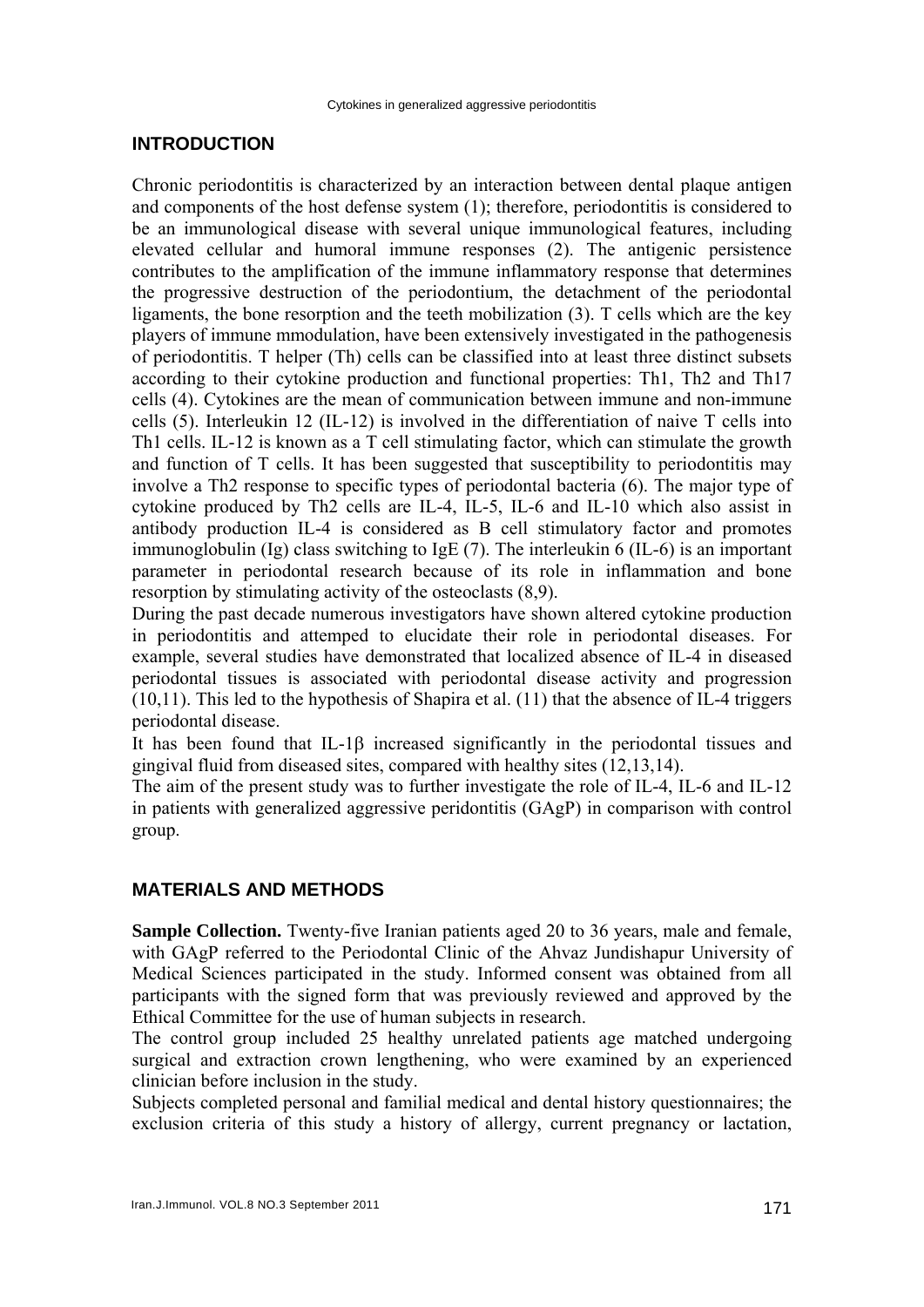radiotherapy in the past year, a history of hepatitis or HIV infection and on any medication that could affect cytokine profiles and smoking during 3 month later.

Inclusion criteria were generalized loss of proximal attachment, affecting at least 3 teeth other than the incisors and first molars. At least 5 or 6 teeth in each patient had sites with PD  $\geq$ 5 mm, and all selected patients showed extensive associated bone loss on radiographs. At the time of examination, none of the GAgP patients had been treated previously.

**Surgery Technique.** Pocket reduction included both apical displacement of the flaps and osseous recontouring (elimination of bony defects) to obtain proper pocket elimination, crown lengthening include procedures may be required to solve problems such as (1) inadequate amount of tooth structure for proper restorative therapy, (2) subgingival location of fracture lines, and (3) subgingival location of carious lesions that remove gingiva and bone to solve the problems.

**Blood Sample Collection.** Whole blood from patients was collected during routine periodontal surgery with the use of syringe from surgical site of pocket reduction. During blood collection we put sterile gauze in surgical site to prevent contamination with saliva. Collection of blood from healthy individuals was performed before tooth extraction or crown lengthening from noninflamed sites. Serum samples were separated from the whole blood, aliquated and stored at -70º C until used.

**Cytokine Assay.** The level of IL-4, IL-6 and IL-12 were determined by enzyme-linked immunosorbent assay (ELISA) kit (Bender Medsystem, S: Germany). Cytokine concentrations were determined with a standard curve derived from known amounts of the relevant cytokine using absorbance readings at 450 nm on a spectrophotometer (TECAN). The minimum detection level for the cytokines was  $\leq$  2 pg/ml.

**Statistical Analysis.** Comparison between two groups was performed using student's t-test. Data was presented as mean  $\pm$  SEM and p<0.05 was considered statistically significant

# **RESULTS**

The results indicated that the cytokines are present in sera of all GAgP patients and control group with different amounts (Figure 1). The level of IL-4 decreased significantly in test group in comparison with control group  $(p=0.002)$ .

However, the level of IL-6 increased significantly in test group in comparison with control group (p<0.0001). Although the level of IL-12 decreased in test group compared with control group, the difference was found to be non-significant ( $p=0.316$ ). Table 1 provides a summary of the statistical analysis in case and control groups.

|         |  |  |  | Table 1. The level of different cytokines (mean $\pm$ SEM) in sera of test and control |
|---------|--|--|--|----------------------------------------------------------------------------------------|
| groups. |  |  |  |                                                                                        |

| Cytokines (pg/ml) | test group $(n=25)$ | control group $(n=25)$ | <b>P</b> value |
|-------------------|---------------------|------------------------|----------------|
| $II - 4$          | $5.33 \pm 0.29$     | $6.60 \pm 0.27$        | 0.002          |
| $IL-6$            | $19.07 \pm 2.11$    | $1.81 \pm 0.51$        | < 0.0001       |
| $II - 12$         | $101.67 \pm 11.70$  | $125.08 \pm 19.85$     | 0.316          |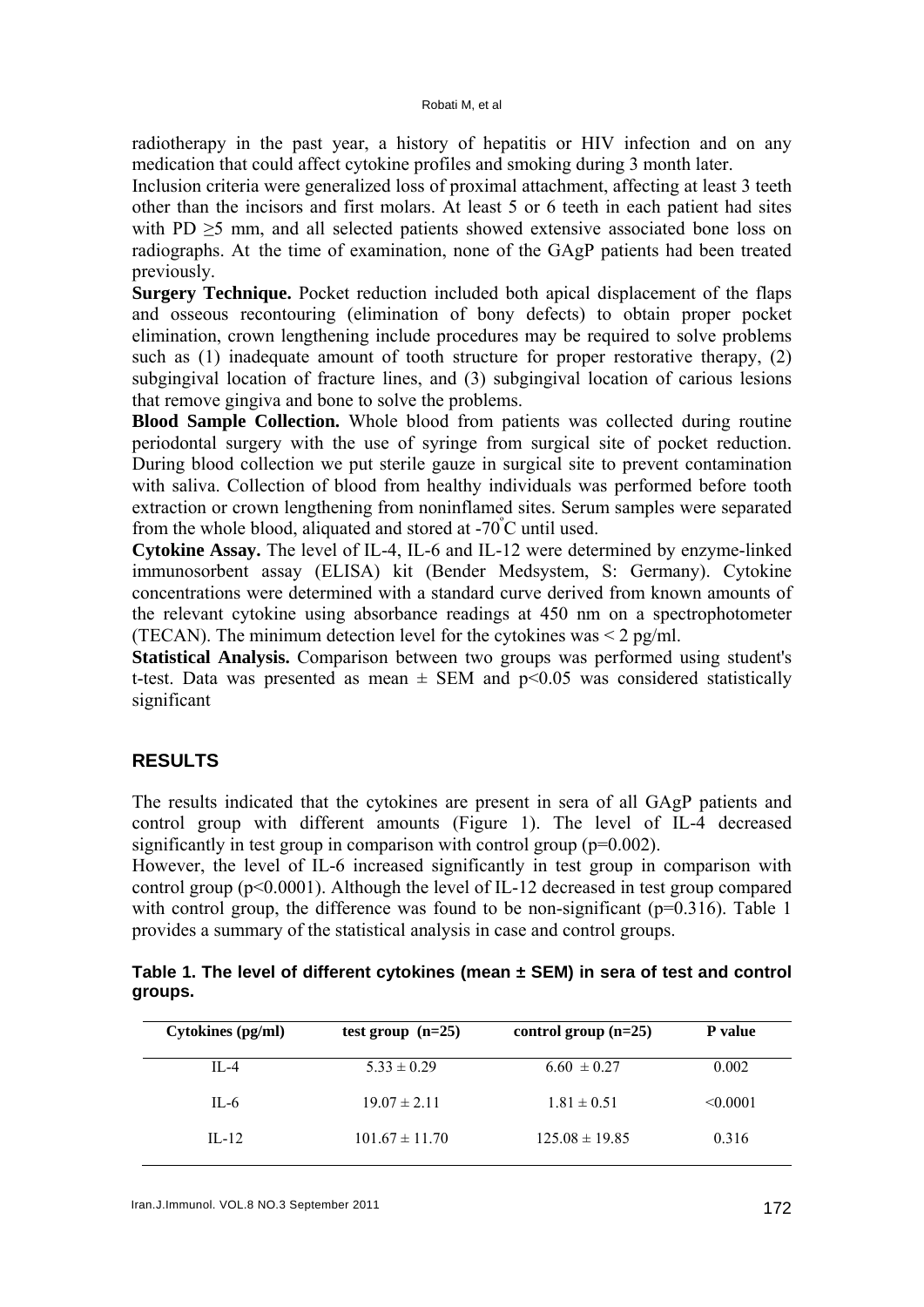

**Figure 1.** The concentration of different cytokines among tests and control groups.

## **DISSCUSION**

The host defense system and the cells of the periodontium are all linked by complex processes in which soluble mediators and cytokines coordinate tissue turnover, inflammatory processes and immune response. In this study, we analyzed the expression of key cytokines (IL-4, IL-6 and IL-12) that seem to play an important role in the initiation and progression of periodontitis. The study was performed on collected serum samples from 25 patients with documented GAgP and 25 periodontally healthy subjects. The findings of the present study indicate that the concentration of IL-4 in sera of test group was lower compared to that of healthy subjects. In agreement with our study Pradeep et al. (15) reported that the mean concentration of IL-4 decreased from periodontal health to disease in gingival crevicular fluid (GCF). Giannopoulou et al. (16) have also shown IL-4 was higher in the periodontally healthy group, but very low in the periodontal disease group. This is in agreement with Kabashima et al. (11) who reported lack of IL-4 in GCF from severe inflammatory sites. High levels of TNF-α and low levels of IL-4 were observed in diseased sites of generalized aggressive periodontitis individuals (17). Changes in cytokine levels including IL-1β, IL-2, IL-4, IL-8 and IFN-γ were also reported in inflamed shallow and deep periodontal sites from patients with generalized chronic periodontitis (GCP) and GAgP, in comparison to shallow sites from subjects with gingivitis using multiplexed bead immunoassay (18). All these findings suggest that localized absence of IL-4 might lead to the development of gingivitis into periodontitis. IL-4 is a very efficient cytokine in inhibition of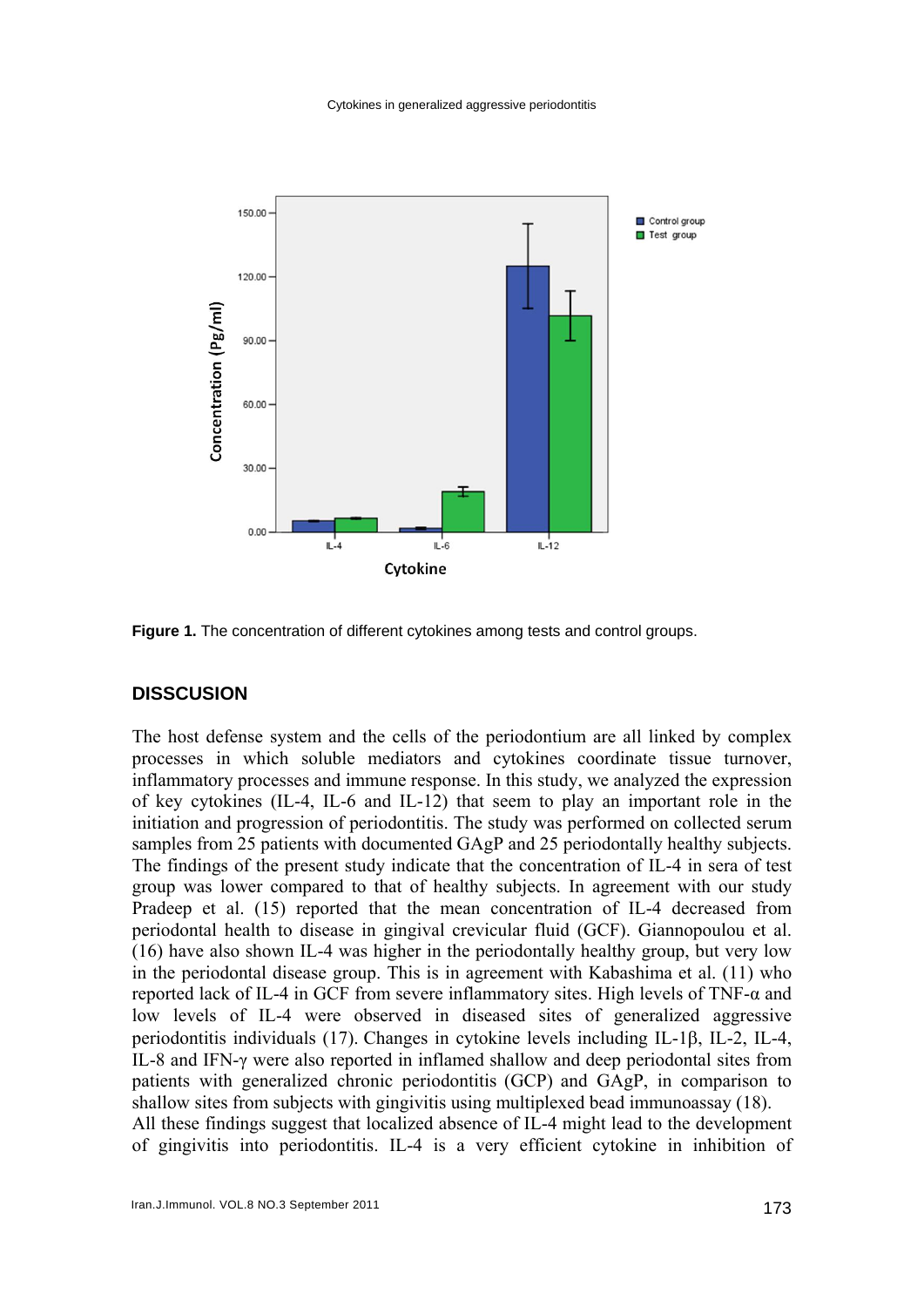production of proinflammatory cytokine, TNF-α, IL-1α, IL-1β, IL-6 and also IL-8 chemokine(19,20)

Contractly, Michel et al. (21) reported 27.8% of their investigated patients were positive for the IL-4 promoter-and intron polymorphisms. But, levels of IL-4 in the sera of patients were below the limit of detection and could not be quantified by ELISA, which corresponds well with the hypothesis of Shapira et al. (10). It has been shown by polyclonal monospecific antibodies that Th2 cell is more abundant than Th1 in periodontal disease, in other words IL-4 increases in comparison to IL-2 in periodontitis granulation tissue (22). This result is consistent with the findings of Manhart et al. (23), Aoyagi et al. (24), and Gemmell et al. (25).

The results of the present study also showed that the level of IL-6 increased in the sera of the patients compared with control group. Our results concerning IL-6 are in agreement with those of other studies, showing higher amounts of IL-6 in patients with periodontitis (18,21,24,26,27,28) as well as in sites undergoing orthodontic movement, emphasizing the role of IL-6 in the bone remodeling process (29). Also, a significantly higher expression of IL-6 and IFN- $\alpha$  mRNA in diseased tissues compared to healthy tissues in adult periodontitis patients is reported (30). Elevated levels of IL-17, TGFbeta, IL-1beta, IL-6, and IL-23 messenger RNA and protein in diseased tissues as well as the presence of Th17 cells in gingiva from patients with periodontitis has also been reported (28).

This study also indicated that the level of IL-12 decreased in test group compared with control group, but there was no significant difference between two groups. According to Tsai et al. IL-12 could be related to the pathogenesis of inflammatory periodontal disease (31).They showed that there is an elevated level of IL-12 in GCF in chronic periodontitis compared to healthy individuals. Very little IL-12 has been detected with levels decreasing with increasing inflammation in GCF samples of periodontitis patients (32). Another study demonstrated no significant difference in IL-12 concentration (33) which is in agreement with our study. However, in order to clarify the role of cellular immunity in pathogenesis of GAgP, other factors should be investigated.

Considering the available data, it seems that the main difference in the studies is related to sample collection, test protocols and genetically different populations. Thus, cytokine assay focusing on local tissue sample or GCF using more advanced methods is needed to establish these findings.

The results of this study indicate that the concentration of IL-4 in sera of GAgP subjects is lower compared with healthy subjects. This data likely highlights the protective role of IL-4 in the disease. Lack of IL-4 may results in a breakdown of the regulation of immune function and enhanced macrophage survival in the inflammatory lesion. The increase level of IL-6 is expression of inflammatory response in GAgP which maybe involved in destruction of the periodontiu in patients. With regard to non-significant enhancement of IL-12, it seems that there is no relationship between cellular immunity and GAgP which requires more investigations.

# **ACKNOWLEDGEMENT**

We would like to express our gratitude to all the people who contributed to this work. This study is a general dental doctor thesis of Maryam Robati which was supported by Ahvaz Jundishapur University of Medical Sciences, Ahvaz, Iran.